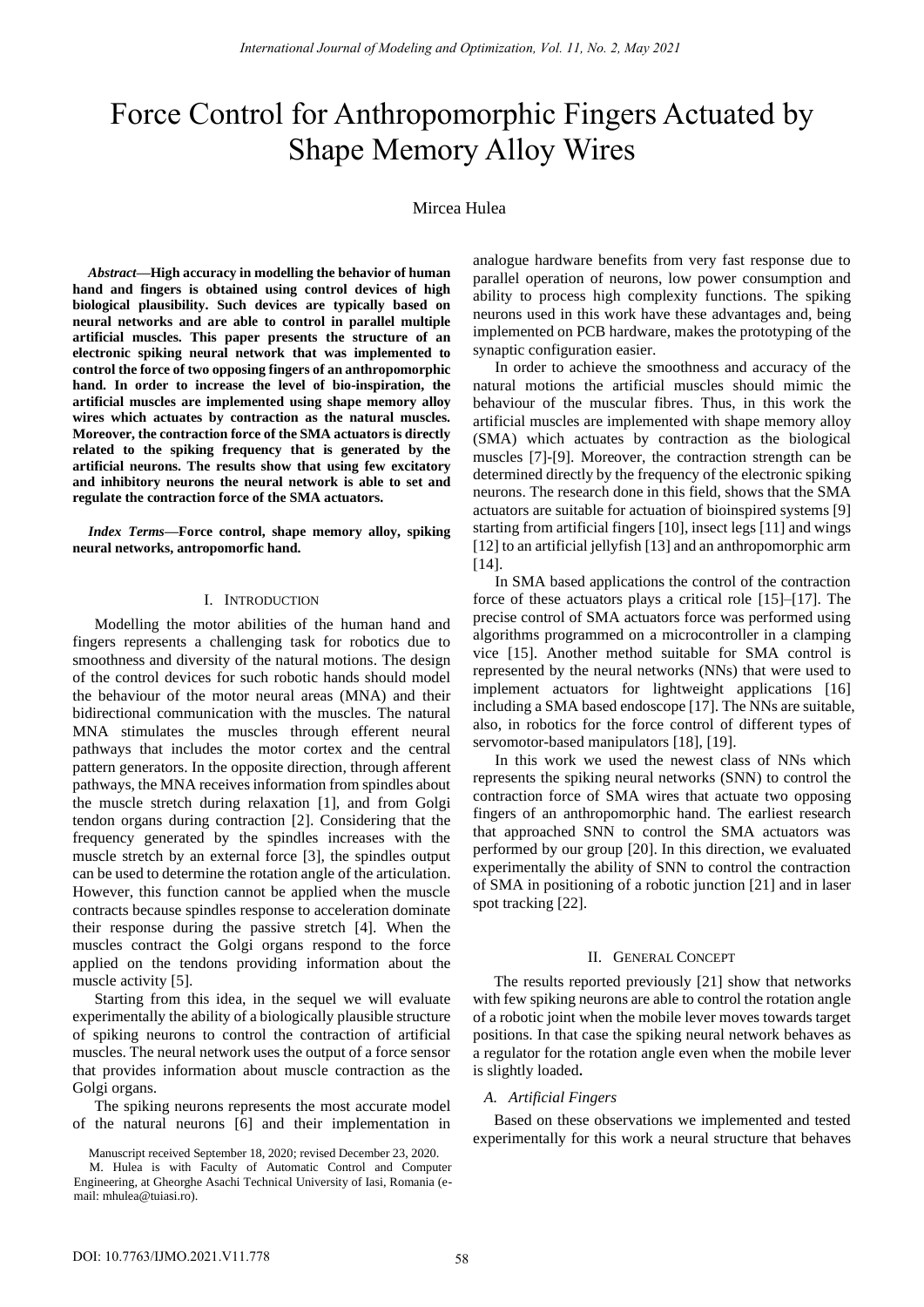as a regulator for the force of two anthropomorphic fingers that opposes each other as presented in Fig. 1. These fingers can be flexed using SMA actuators that are connected with one end on the fingers apex.



Fig. 1. The implementation of the anthropomorphic hand with two opposing fingers connected to the SMA actuators (points A and B); The force sensor is placed on the thumb to measure the push force  $\vec{F}_P$  of the index finger.

The spiking neural network controls the contraction of only the index finger that presses with  $\vec{F}_P$  on the force sensor (FS) connected to the opposing thumb.

## *B. Bioinspired System Structure*

The general structure of the fully analogue bioinspired system that is used for force control is presented in Fig. 2. This system includes the SNN that controls the SMA driver to power the actuators and receives input from the force sensor through the potential controller.



Fig. 2. The bioinspired system structure including the SNN, the SMA driver and the potential controller.

The synaptic configuration of the SNN is bioinspired and was tested experimentally in our previous work for arm positioning [21]. Also, we evaluated previously by simulation the feasibility of a system based on SNN for force control when the pair force sensor - SMA actuator was approximated by a current controlled voltage generator [23]. The SNN includes an excitatory neural area ENA that determines the contraction of the SMA actuator through the motor neural area MNA (see Fig. 2). The activity of the MNA is reduced by an inhibitory neural area INA that is activated by the force sensor. The force is converted into the potential  $V_{FS}$  that is adjusted to the activation threshold of the artificial neurons using the adjustable resistor  $R_{AD}$  included in the potential controller. The resistor  $R_{AD}$  determines the value  $V_{FS}$  where the inhibitory neurons start to fire and consequently, the maximum force level of the finger.

Thus, the SMA actuator pulls the finger until the inhibitory activity reaches the spiking frequency generated by the area ENA. The power that determines the SMA actuator contraction is generated by the SMA driver which integrates the output of the excitatory neurons in the motor area MNA. The switch ST starts the activity of the excitatory neurons in ENA which fire at a constant frequency that depends on the potential  $V_{\text{EXC}}$ .

#### III. SPIKING NEURAL NETWORK STRUCTURE

The synaptic configuration of the SNN is detailed in Fig. 3. The excitatory neurons  $EN_{1-4}$  activate the motor output neurons  $MN_{1,2}$  which actuate the SMA wires until the inhibitory neurons  $IN_{1-8}$  compensates for the activity generated by  $EN_{1-4}$ . Thus, the neurons  $IN_{1-8}$  reduces the frequency of  $MN_{1,2}$  and, consequently, the contraction of the SMA actuators.



Fig. 3. The spiking neural network structure including the motor neurons  $MN_1$  and  $MN_2$  which activation is controlled by the neurons  $EN_{\overline{1,4}}$ (excitatory) and  $IN_{\overline{18}}$  (inhibitory); The potential controller and SMA driver interfaces the SNN with the force sensor and respectively with the actuator.

Note that the neurons  $EN_{1-4}$ ,  $IN_{1-8}$  and  $MN_{1,2}$  shown in red, green, and respectively blue build the neural areas ENA, INA and respectively MNA highlighted in Fig. 2 by the same color.

## IV. THE ARTIFICIAL NEURON MODEL

The spiking neural network that is used for force control is based on an artificial neuron model which schematic is presented in Fig. 4 (a) [24]. This neuron implements two main classes of bioinspired properties that are related to the coincidence detection of the input stimuli and to the synaptic plasticity. The electronic circuit that implements this neuron includes one artificial soma (SOMA) and one or more artificial synapses (SYN).

## *A. Artificial Soma*

The natural neurons integrates the output of the presynaptic neurons and activate when the postsynaptic membrane potential reaches their activation threshold. Similarly, the artificial soma integrates the incoming spikes and activates when the input voltage in the capacitor  $C_{IN}$  reaches the base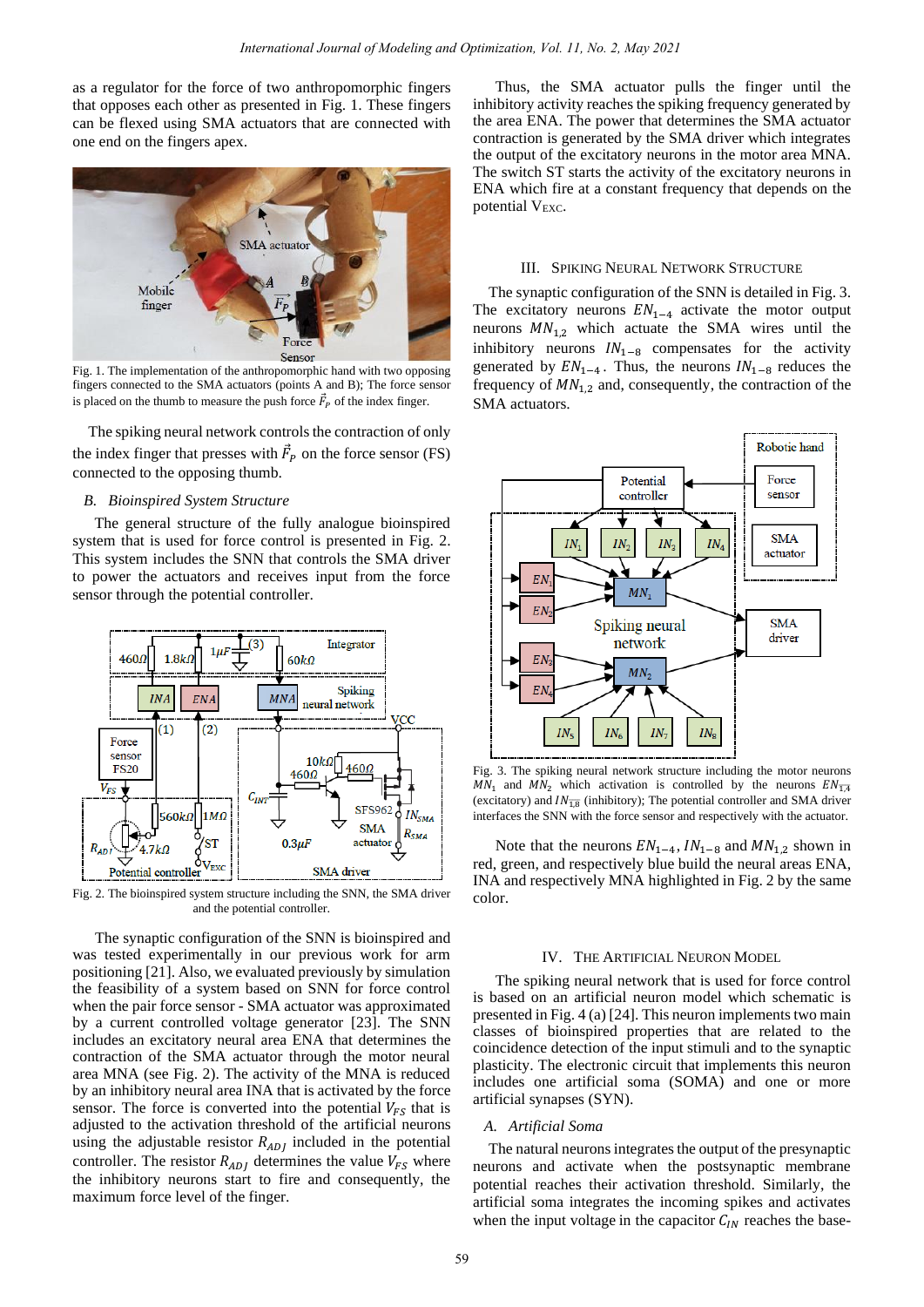emitter voltage of the transistor  $T_M$ . When the artificial neuron activates, the soma triggers the activity of all connected artificial synapses which generate a pulse at  $OUT_{SYN}$ .

For simplicity, in Fig. 4 (a), the SOMA is connected to only one SYN that can generate excitatory or inhibitory spikes depending on the preset position of the switch SW. During the neuron activation,  $T_M$  saturates pulling the voltage in the capacitor  $C_{IN}$  below the equilibrium potential  $V_M$  of the artificial neuron modeling the onset of the refractory period. After activation, if the input potential is above  $V_{BE}$ , the neuron is reactivated and a new spike is generated. The activation frequency of the artificial neuron can be determined by counting the output spikes or the sudden decreases of  $IN_{SOMA}$  in a given period of time. Fig. 4 (b) shows an example of the input potential  $IN_{SOMA}$  when the electronic neuron is activated by the continuous voltage  $V_{EXC} = 3V$  through a resistor  $R_M = 1M\Omega$  connected to the neuron input.



Fig. 4. (a) The electronic circuit which implements the artificial neuron that includes one SOMA and at least one synapse which generates excitatory or inhibitory spikes according to the synaptic weight; (b) Sample signal read on the SOMA input when the neuron is activated with constant frequency.

The neuron activation frequency is  $\sim$  166Hz determined by the number of falling edges of  $IN_{SOMA}$  during the interval .

#### *B. Artificial Synapse*

The synaptic weight is stored by the artificial synapse in the capacitor  $C_W$  which charge determine the duration of the generated spike. For this neuron model, the voltage  $V_W$  read on the lower shield of the capacitor  $C_W$  is proportional with the synaptic weight. The electronic synapse is potentiated when the potential  $V_W$  decreases. This variation occurs during neuron activation when  $C_W$  is discharged through the opened transistor  $T_M$  modeling posttetanic potentiation of the biological synapses. Also, during the postsynaptic neuron activation,  $V_W$  decreases through the transistor  $T_L$  that opens conditioned by prior activation of the neuron in a time interval. This behavior models the long term potentiation of biological synapses [25] which determines adaptability in the brain. The activation of the postsynaptic electronic neurons is

signaled through the  $FBK$  input that connects the transistor  $T_L$  to the transistor  $T_M$  of the postsynaptic neuron.

From the biological point of view if the postsynaptic neuron activates before the presynaptic neuron in a time interval long term depression occurs (LTD) [26]. This neuron model implements only the LTP because during normal activity of biological synapses the LTP is stronger than LTD [26]. However, for the electronic neuron, the decrease of the synaptic weight occurs during neuron inactivity due to the leakage current of the diodes (see Fig. 4). This models empirically the long term depression of the biological synapses without taking into account the relative timings of the neurons activations.

#### V. EXPERIMENTAL SETUP

During the experiments we tested the hand ability to squeeze and hold an elastic tweezers with different force levels. These were set by adjusting empirically  $R_{ADI}$  to several values that match the predefined distances  $d \in$  ${0, 1, 2, 3, 4}$  mm between the tweezers heads.



Fig. 5. Laboratory prototype of the bioinspired system for the force control.

For each value of  $d$  the voltage generated by the force sensor and the activity of several neurons were monitored. A picture of the laboratory prototype of this bioinspired system including the anthropomorphic hand, the SNN and the auxiliary electronic circuits is shown in Fig. 5. The power supply was  $VDD = 1.6V$  for the electronic neuron, and  $VCC = 14V$  with the current limited to  $I_{MAX} = 400mA$  for the SMA actuators. The fingers were actuated by 0.006" Flexinol wires that support maximum load of 321g which represents 3.15 N. The force sensor was powered by 5V which, according to the datasheet, ensures the output variation between  $V_{OMIN} = 0.5$  V and  $V_{OMAX} = 4.5$  V for the push load variation between 0 and  $m_{LMAX} = 0.5Kg$ .

#### VI. RESULTS

The diagrams in Fig. 6 show several signals of interest for the SNN operation. The inputs of an inhibitory, excitatory, and motor neurons are presented by the yellow, green and respectively, magenta signals recoded in the nodes (1), (2) and respectively, (3) shown in Fig. 2. The output  $V_{FS}$  of the force sensor is shown by the dark green signal.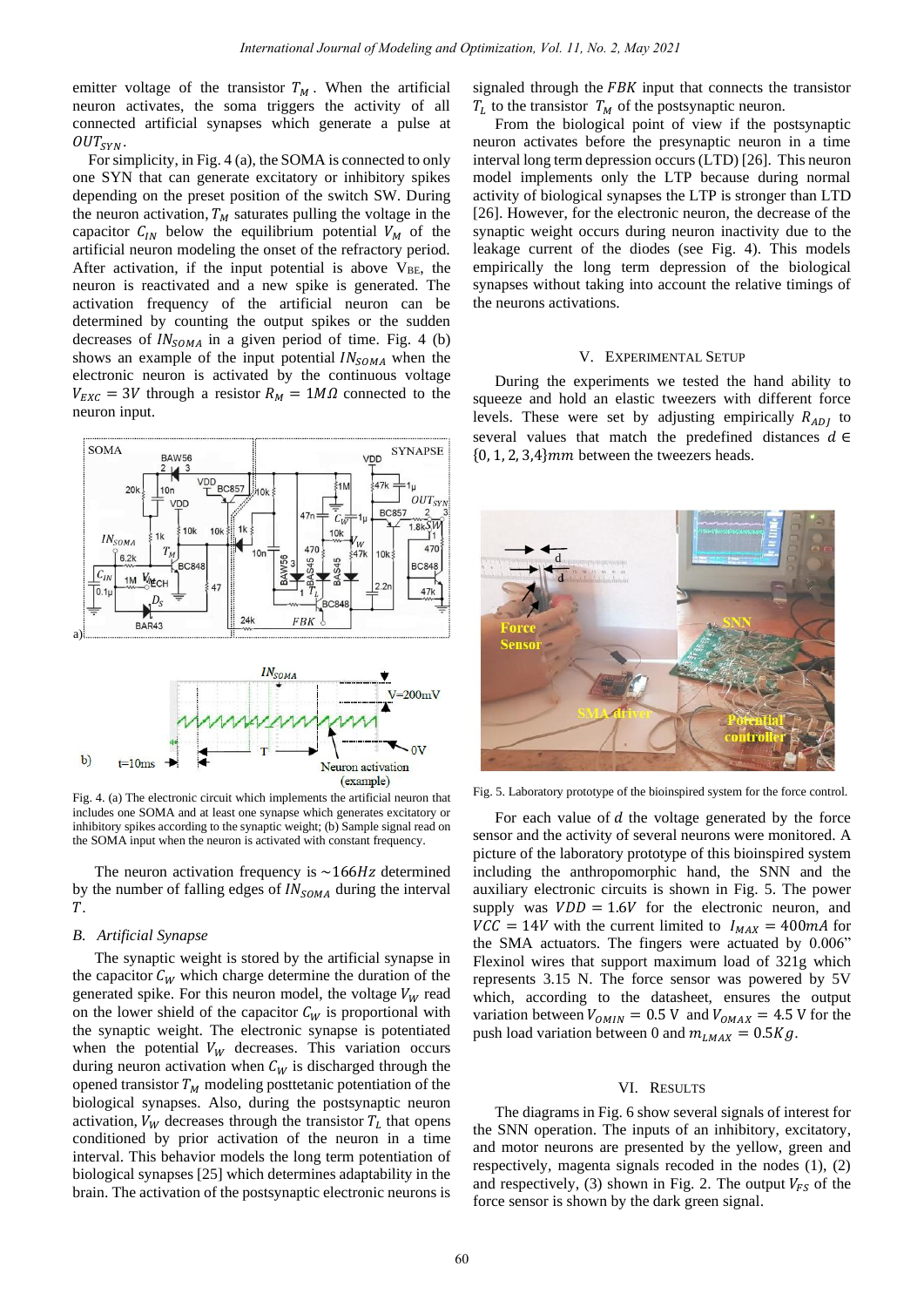Based on the voltage generated by FS and taking into account that the linearity error of the FS output is lower than  $\pm 1\%$  we determined the force  $\vec{F}_P$  on FS that occurs due to SMA actuator contraction as:

$$
\vec{F}_P = (V_{FS} - V_{OMIN}) \cdot \frac{m_{LMAX}}{V_{OMAX} - V_{OMIN}} \cdot g \qquad (1)
$$

where  $g$  is the gravitational acceleration. Table 1 shows the obtained values of  $\vec{F}_P$  for the distances *d* (see Fig. 5) that were considered in the experiments.



Fig. 6. The SNN activity and FS output for different distances  $d$  between tweezers heads.

| <b>Parameters</b> |             |          |
|-------------------|-------------|----------|
| d(mm)             | $V_{FS}(V)$ | $F_d(N)$ |
| 0                 | 1.78        | 1.57     |
|                   | 1.64        | 1.40     |
| 2                 | 1.54        | 1.28     |
| 3                 | 1.46        | 1.18     |
|                   | 1.36        | 1.05     |

TABLE I: FORCE CONTROL SYSTEM OUTPUT

The measurements show that despite the fact that the force varies with the distance  $d$ , the frequency of the inhibitory neurons (yellow signal in Fig. 6) have similar values, as expected [23]. Moreover, the oscillation of the FS output is reduced, implying that the SNN represents a good regulator for the SMA actuator force in nominal conditions when  $F_p$  is significantly lower than the maximum force of 3.15 N.

#### VII. CONCLUSIONS

In this paper we evaluated experimentally the ability of the spiking neural networks to control the contraction force of artificial muscles implemented with shape memory alloy wires. By using a few excitatory neurons which determine the contraction of SMA actuators, and several inhibitory neurons driven by a force sensor the neural structure is able to control the level of quasi constant force applied on an object. One of the main advantages of the system is the high biological plausibility due to: *i)* the bioinspired structure of the SNN that is based on an bioinspired neuron model, *ii)* the SMA wires that actuates by contraction as the natural muscles, *iii)* the neuromorphic force sensor that generates spikes as the biological spindles or Golgi organs. Besides this advantage, the implementation in analogue hardware of the SNN, which allows the parallel control of multiple SMA actuators, brings real-time operation to the system.

As a future work we intend to improve the SNN structure and to evaluate the linearity of its response to the force level. As an application of this research we intend to implement an adaptive neural structure that is able to learn to actuate the fingers to target positions where it was stopped by an external force during the training process.

### **REFERENCES**

- [1] M. Hulliger, "The mammalian muscle spindle and its central control," *Rev. Physiol. Biochem. Pharmacol*., vol. 101, pp. 1–110, 1984.
- [2] N. A. Falahe, M. Nagaoka, and A. B. Vallbo, "Response profiles of human muscle afferents during active finger movements," *Brain*, pp. 325-346, 1990.
- [3] K. P. Blum, B. Lamotte D'Incamps, D. Zytnicki, and L. H. Ting, "Force encoding in muscle spindles during stretch of passive muscle," *PLoS Computational Biology*, vol. 13, no. 9, paper e1005767, 2017.
- [4] R. Peters, B. Dalton J.-S. Blouin, and T. Inglis, "Precise coding of ankle angle and velocity by human calf muscle spindles," *Neuroscience*, vol. 349, pp. 98-105, 2017.
- A. B. Vallbo, "Afferent discharge from human muscle spindles in noncontracting muscles," *Steady State Impulse Frequency as a Function of Joint Angle*, vol. 90, no. 2, pp. 303-318, 1974.
- [6] W. Maass, "Networks of spiking neurons: The third generation of neural network models," *Neural Netw*., vol. 10, no. 9, pp. 1659-1671, 1997.
- [7] B. Lester, T. Baxevanis, Y. Chemisky, and D. Lagoudas, "Review and perspectives: Shape memory alloy composite systems," *Acta Mech.,* vol. 226**,** pp. 3907-3960, 2015.
- [8] J. Mohd, J. M. Leary, A. Subic, and M. Gibson, "A review of shape memory alloy research, applications and opportunities," *Materials & Design*, vol 56, pp. 1078-1113, 2014.
- [9] W. Coral, C. Rossi, J. Colorado, and A. Barrientos, "SMA-based muscle-like actuation in biologically inspired robots: A state of the art review," *Smart Actuation and Sensing Systems – Recent Advances and Future Challenges*, 2012.
- [10] F. Garcia-Cordova, J. Lopez-Coronado, and A. Guerrero-Gonzalez, "Design of an anthropomorphic finger using shape memory alloy springs," in *Porc. IEEE SMC'99 Conference Proceedings*, Tokyo, Japan, pp. 794-799, 1999.
- [11] K. Sugita *et al*., "SMA actuator and pulse-type hardware neural networks IC for fast walking motion of insect-type MEMS microrobot," in *Porc. 2016 IEEE International Conference on Advanced Intelligent Mechatronics (AIM)*, Banff, AB, pp. 431-435, 2016.
- [12] V. Brailovski, P. Terriault, T. Georges, and D. Coutu, "SMA actuators for morphing wings," *Physics Procedia*, vol. 10, pp. 197–203, 2010.
- [13] Ch. C. Ulloa, S. Terrile, and A. Barrientos, "Soft underwater robot actuated by shape-memory alloys jellyrobcib for path tracking through fuzzy visual control," *Appl. Sci.*, vol. 10, no. 20, 2020.
- [14] B. Lester, T. Baxevanis, Y. Chemisky, and D. Lagoudas, "Review and perspectives: Shape memory alloy composite systems," *Acta Mech.,* vol. 226**,** pp. 3907-3960, 2015.
- [15] A. Pai, M. Riepold, and A. Trächtler, "Model-based precision position and force control of SMA actuators with a clamping application," *Mechatronics,* vol. 50, pp. 303–320, 2018.
- [16] E. Asua, J. Feutchwanger, A. Garcia-Arribas, and V. Etxebarria "Sensorless control of SMA-based actuators using neural networks," *J Intell Mater Syst Struct*, vol. 21, no. 18, pp. 1809-1818, 2010.
- [17] V. de Sars, J. Szewczyk, and P. Bidaud, "Force and position control of a SMA actuated endoscope," *Romansy*, Springer-Verlag Wien, 2002.
- [18] M. Tokita and T. Fukuda, "Force control of robotic manipulator using neural network," in *Proc. 1995 IEEE International Conference on Robotics and Automation*, Nagoya, Japan, pp. 581-586, 1995.
- [19] S. J. C. Marques, L. F. Baptista, and J. S. da Costa, "Force control of robot manipulators with neural networks compensation: a comparative study," in *Proc. ISIE '97 IEEE International Symposium on Industrial Electronics*, Guimaraes, Portugal, pp. 872-877, 1997.
- [20] M. Hulea and C. F. Caruntu, "Spiking neural network for controlling the artificial muscles of a humanoid robotic arm," in *Proc. 18th*